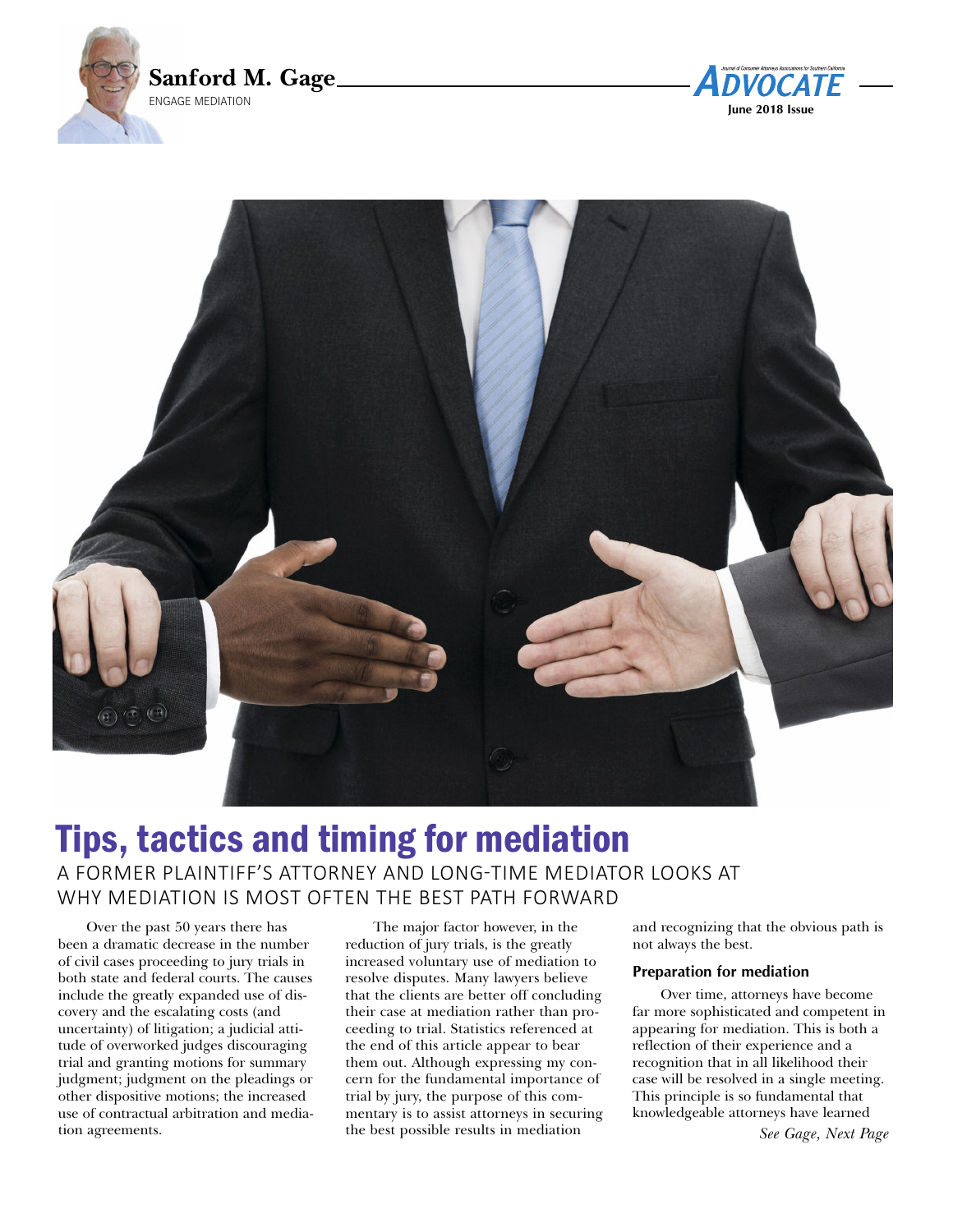

that preparation is the key to successful results at mediation.

Preparation begins with thoughtful decisions regarding: Timing of the session; who should attend; determining what should be included in the mediation brief and what should be held back for subsequent discussion with the mediator; consideration of whether the brief should be shared with the opponent; deciding how best to handle confidential information or potential impeachment; utilization of motions for summary judgment, bifurcation, or discovery issues that can aid as negotiating tools; references to other cases that can help set guidelines for evaluation; anticipation of any potential terms or collateral issues that should be included in a settlement agreement; ascertaining the size of the opening demand or offer and thoughtful analysis regarding how best to conduct the negotiations.

#### **Timing the mediation session**

While every case is different, there appears to be a recognition by most attorneys that early resolution can provide a significant benefit to their clients. There is a developing tendency to be cost-effective and mediate cases early, even seeking to resolve matters prior to the filing of a lawsuit.

One defendant that has to deal with frequent out-of-state personal-injury claimants has found a way to reduce costs significantly and still settle matters at early sessions. The approach is as follows: the defendant schedules a mediation, then sets the plaintiff 's deposition for a day or two before the session and a defense medical exam either a day or two ahead of the session, or not infrequently, even setting it for the day following the scheduled mediation. When set in advance, an oral report aids the defense in evaluating the case for settlement and reduces the need for a written report. When scheduled to take place after the mediation, if the case settles, an arrangement exists with the doctor who generally charges only for a review of the medical records rather than the full cost of an independent medical exam. Moreover,

if the case is resolved at the mediation, the defendant does not incur the cost of transcribing the deposition.

#### **Parties in attendance**

Customarily the plaintiff will attend the session and frequently, but not always, the decision maker for the defendant will attend the session. Careful plaintiff lawyers give thought as to who else, if anyone, should attend their session. Obviously, arrangements should be made to avoid bringing small children or uninvolved family members to the mediation, because they can provide a distraction. On the other hand, attendance of a spouse, respected family member, or elder statesman who makes a good appearance or can provide guidance or necessary approval might be helpful in resolving the matter. Sometimes factors such as age, health, distance, etc. might preclude the client or key participant from attending. In those instances, the attorney should take time to prepare in advance for how the matter will proceed.

This might require cell-phone availability; a conference call with the client; fax access; or visual reception or other arrangement to keep the client or decision maker available to finalize the matter. Where such arrangements are not available, securing adequate consent and authority from the client in advance of the mediation may be necessary to enable the parties to resolve the case.

Defendants generally bring the key decision maker such as the insuranceclaims person, business executive or company representative to the session, or at least have that person available by phone or email, or otherwise. In substantial cases where additional authority may be required to resolve the matter, arrangements should be provided for access to the person(s) or committee who hold the purse strings.

#### **Plaintiff's mediation brief**

A first and fundamental rule to get the best results at the meeting is to provide compelling information to the mediator in advance of the hearing. As a matter of course, we would expect

most plaintiffs' attorneys to provide a relatively comprehensive brief designed to "sell" the case to the mediator at the outset. It also provides an opportunity to anticipate the shortcomings or weaknesses of the case that the defendant will focus on and put them in the best possible light.

This would include appropriate evidence to support liability; the nature and extent of damages; and any collateral issues that bear on the evaluation of the case. Most such briefs would include an opening demand supported by the presentation of the evidence of injury and damages.

The most successful mediations feature well-prepared representatives on all sides who understand and carefully prepare for the process. Clients are informed in advance concerning the process and realize that the "demand" or the "offer" is merely an invitation to negotiate and does not necessarily represent the range of a realistic expectation. The attorney frequently has reviewed other jury verdicts or relevant information regarding potential recovery from a favorable verdict, analyzed the probability of success and the range of the risk of loss, and considered the costs of moving forward towards trial.

# **Sharing plaintiff's brief with the defendant**

As a general rule, the plaintiff 's attorney does not provide the defendant with a copy of the brief. This probably reflects the fact that the presentation shades the case in a way that is designed to influence the mediator but that the defendant could refute or minimize. Also, it is a way to avoid letting the defense know what it will have to deal with. However, in uncomplicated cases where both sides know the facts and the issues, it probably makes little difference or none at all.

Can there be a benefit to sharing the brief? In substantial cases where there has been a lot of discovery, the plaintiff 's attorney might prefer to assemble a strong and convincing brief,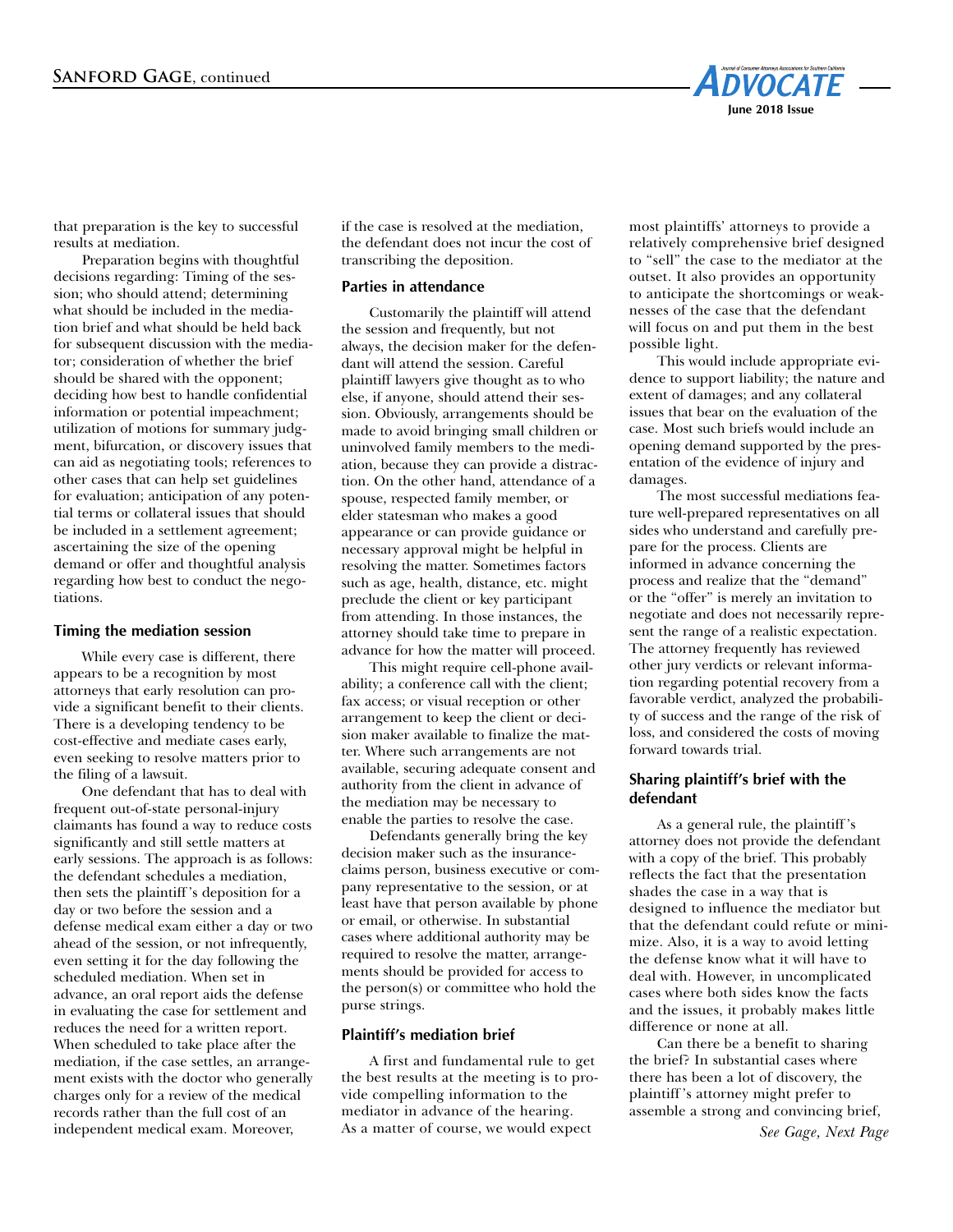

supported by documentary evidence and argument to "sell" the opponent with support for a significant valuation. This might also be helpful in educating the defense to increase authorization in advance of the meeting.

## **Defendants' mediation brief**

Defendants generally will have conferenced with key persons on their side; developed demonstrative evidence that factually supports their contentions regarding liability and/or damages; and are prepared to point out legal authorities that buttress defenses as well as weaknesses in the plaintiff 's case; have considered motions to attack the pleadings or seeking dismissal; and have developed a negotiating strategy including support for their position or opening number.

## **Sharing defendant's brief with the plaintiff**

Whether the defendant should share a mediation brief with the plaintiff requires a somewhat different analysis. If the case is straightforward there is little downside to providing a clear explanation of the defendant's position in advance of the hearing. It is done occasionally as a technique to lower the expectations of the plaintiff attorney and client. On the other hand, where the issues are more nuanced, or where there are impeaching items, or where the plaintiff may not be aware fully of applicable law or significant issues, a defendant almost invariably will prefer to save those important details for a confidential discussion with the mediator.

# **Summary judgment and other substantive motions as a negotiating tactic**

Utilizing or threatening to file motions for summary judgment or other procedural or substantive motions may be an effective negotiating tactic. Studies of federal court cases indicate that summary judgments, judgment on the pleadings, and other motions before trial may result in dispositions of as many as 10 percent of the cases.

Introducing a calculated risk to the plaintiff that the case might be dismissed and never see the light of day can provide the defendant with leverage to settle at mediation for a reduced amount.

In an effort to strengthen their negotiations, defendants occasionally provide a portion or even the entire motion for summary judgment along with their mediation brief. While bulky, this provides the mediator with the opportunity to actually evaluate the likelihood that the matter will be disposed of on motion.

## **Motions to bifurcate as a negotiating tool**

Does bifurcation or the threat that the defendant will move to bifurcate always impact plaintiff 's negotiations adversely? Conventional wisdom is that in a personal-injury case or other matter where liability is tenuous, but damages are significant, a defendant should consider seeking to bifurcate liability to reduce sympathy for the plaintiff.

My experience as a trial attorney has convinced me that conventional wisdom might be wrong. In a "top heavy case," one in which the liability is marginal, but the claim of injury and damages are dramatic, sympathy might sway some jurors to vote for the plaintiff. However, there also is a contrary concern that jurors who are on the borderline of holding for the plaintiff but who are confronted with either voting for a huge verdict or nothing, may simply not be able to get over their initial reluctance.

In actual experience, where bifurcation was stipulated to jointly, the following two cases illustrate how the plaintiff benefited from bifurcation. In one matter involving a dispute concerning which motorist entered the intersection on the green light, the plaintiff prevailed on liability and a substantial settlement followed without the necessity of a trial on damages. In another, the plaintiff lost on liability and saved significant costs, and estimated six weeks' trial time and effort in presenting extensive medical evidence on damages. These examples demonstrate that the plaintiff has a strong

counter argument in dealing with the defendant's threat to bifurcate liability.

# **Size of the opening demand/offer**

There is an old saying in negotiations: "Never give them more than they demand." That is why plaintiffs are generally required to open the discussion with their number. Ultimately the plaintiff will need to provide a start to the process. Thought should go into it so as not to appear unreasonable but allow sufficient negotiating room to get to a realistic and favorable result.

# **Evaluation**

In a recent article designated *Inside the Caucus: An Empirical Analysis of Mediation From Within* by Daniel and Lisa Klerman, 12 Journal of Empirical Legal Studies 686-715 (2015), the authors reviewed statistics from 400 cases that were presented for settlement over a period of time. Two significant conclusions got my attention. First, the settlement rate in Lisa Klerman's mediation practice was about 95 percent. The other significant observation was the fact that in her practice, involving primarily employment matters, they reported that in 25 percent of the cases, the defendant's opening offer was \$5,000 and in 50 percent, the starting figure was \$10,000, or less. In contrast, the plaintiff 's opening demand was more than 50 times the defendant's opening figure. Despite this disparity, most of the cases settled, although generally much closer to the defendant's initial offer.

## **Dealing with unreasonable opening demands**

Experienced defendants are not dissuaded by an unreasonable opening demand – nor should plaintiffs shy away from the process because the first offer is totally inadequate. Occasionally we have encountered a defendant who balked at appearing at a mediation where they regarded the opening demand in advance of proceedings as unreasonably high. Sometimes it is designed to "test" or attempt to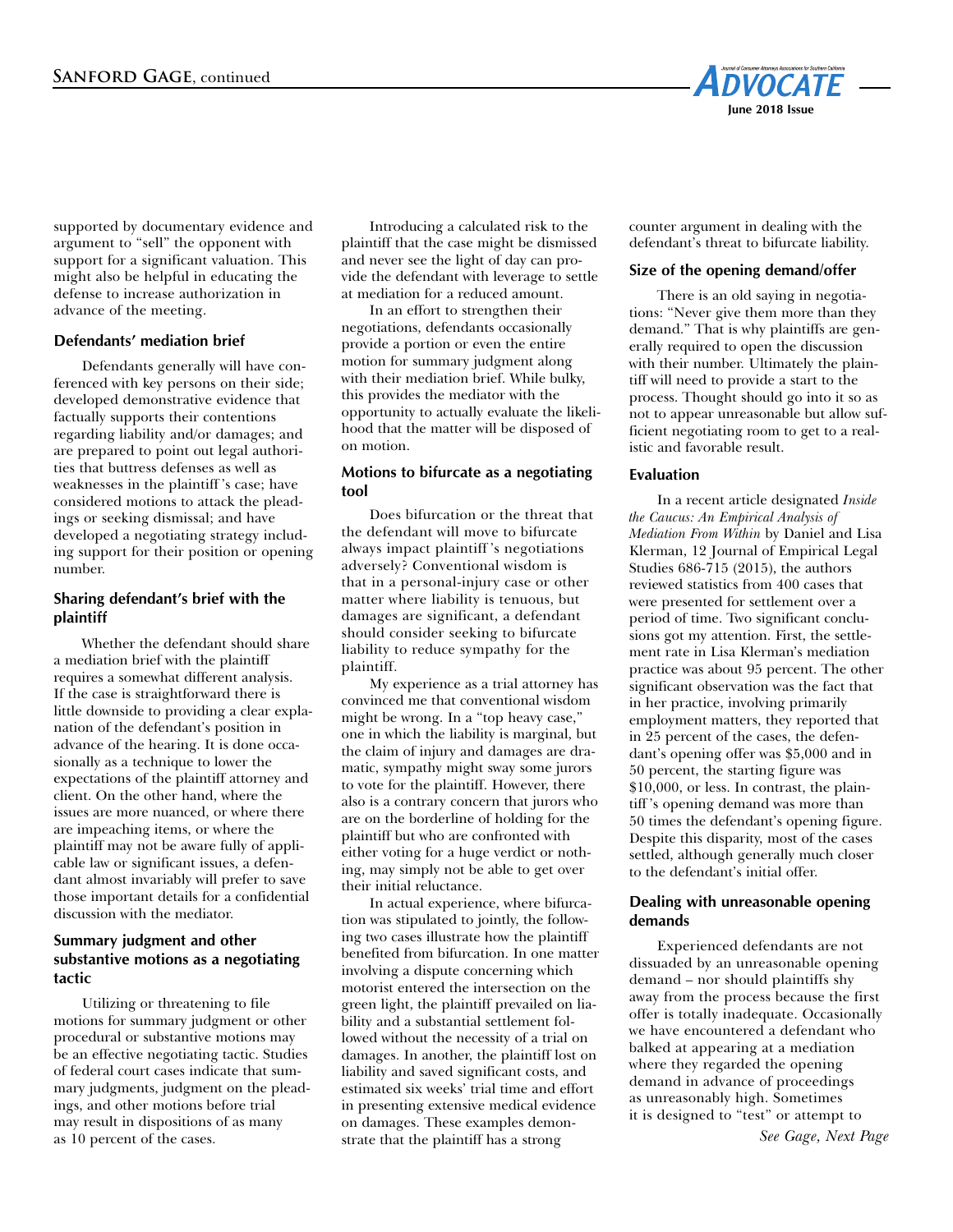

intimidate a defendant; on other occasions it is something that the client has insisted upon; in still other instances it might have been a misevaluation of the case by either side and simply requires extensive discussions with the mediator for the attorneys ultimately to become realistic enough to resolve the case. (See Gage, *"Without prior demands, even the most impossible cases can settle."* In my article in the Los Angeles Daily Journal Form, p6, Feb. 27, 2009, I discuss the benefit of proceeding to mediation even in such cases.)

It is also true, that even greatly excessive demands or grossly understated offers do not prevent the parties from eventually reaching a successful settlement. Illustratively, a mediation took place in which the plaintiff 's opening demand was one-hundred million dollars, despite the fact that the injured client was able to attend and participate in the session. Although it may have revealed inexperience on the part of the plaintiff attorney, the case nonetheless ultimately was resolved.

#### **Dealing with unreasonable opening offers**

The process works both ways. In another matter, the defendant made an opening offer of half a million dollars to one of our top trial lawyers. Although substantial, this well-known attorney shook hands with the mediator and retorted: "I am out of here!" As this gesture appeared primarily to be a negotiating tactic, he was "persuaded" to remain and the matter subsequently settled at that session.

## **Cases involving attorney fees provisions**

Cases that involve a potential award of attorneys' fees to the prevailing party pose a special consideration. Accordingly, civil rights matters, whistleblower's claims pursuant to the Labor Code; ERISA matters; insurance bad faith fees; and contractual provisions between business parties all increase the pressure on one (or both) parties to resolve the matter. For an approach to successfully mediating cases involving the award of attorney's fees, see Gage: *The tail that wags the dog,* Advocate ADR Issue, Sept. 2013.

## **Mediators' techniques**

Mediators like to plan ahead by reviewing the significant evidence from all parties. Thus, providing a comprehensive brief allows the mediator to conduct any independent research they deem necessary; develop key questions and potential areas of inquiry; consider possible alternative approaches and ascertain whether cooperative, competitive or collaborative negotiations will be most effective, and home in on creative solutions that might apply to resolve the matter, as well as developing a handle on valuation and potential ranges and areas of settlement that can serve as a guide to resolution.

However, not all information can or should be imparted in the initial brief. Additional insight can be disclosed in confidence as the case proceeds, or not at all.

## **Sharing previously undisclosed adverse facts with the mediator**

Since there is no such thing as a perfect case, a lawyer often learns something adverse about his or her client or the case, either at the outset or later on when preparing for mediation that presumably is unknown to the other side. Of course, much of the time it ultimately will have to be disclosed during discovery and prior to trial. Determining how you should handle it at mediation depends upon the nature of the information, the stage of the proceedings, and your confidence in the mediator.

This could be such items as previously undisclosed prior or subsequent medical information that undermines the value of a personal-injury case. A divorce or business dispute might risk disclosure of previously unknown, but harmful evidence, regarding tax returns or records of loss of earnings in a business matter. A favorable witness or expert may have died, moved away, or otherwise no longer be

available. Circumstances may have changed, and a party might have a need to reach an immediate settlement. Many other circumstances can arise that indicate the case is unlikely ever to proceed to trial. Depending upon the information, there may be a benefit to disclosing it to your mediator.

I firmly believe it is the absolute duty of mediators never to disclose matters imparted to us in confidence to the opposing party. However, with the understanding that the information will not be disclosed to the other side without subsequent permission, that discussion might assist the mediator in considering other approaches to the case that help the parties reach a settlement that otherwise appeared out of reach.

# **Techniques for getting the best mileage out of impeachment of the opponent's case**

In some instances, the party in possession of potentially impeaching evidence never discloses it – satisfied to keep it for the eventuality of trial or because he or she is satisfied with the progress being made at mediation.

What kind of impeaching evidence can arise in connection with mediation? Illustrative examples abound, including pictures of the plaintiff participating in subsequent physical activities inconsistent with limitations alleged; inconsistent comments made online by a defendant accused of harassment; documentary evidence showing that the scene differs in a significant manner from the description testified to; impeaching evidence in a medical record or other document; harmful witness statements not previously disclosed; expert's reports providing significant contradictory information; understated or overstated accountings and damages, etc.

Sometimes a party will provide this information to the mediator in a confidential brief with the goal to undermine the valuation of the opponent's case at the outset. In other instances, the information is disclosed in confidence during *See Gage, Next Page*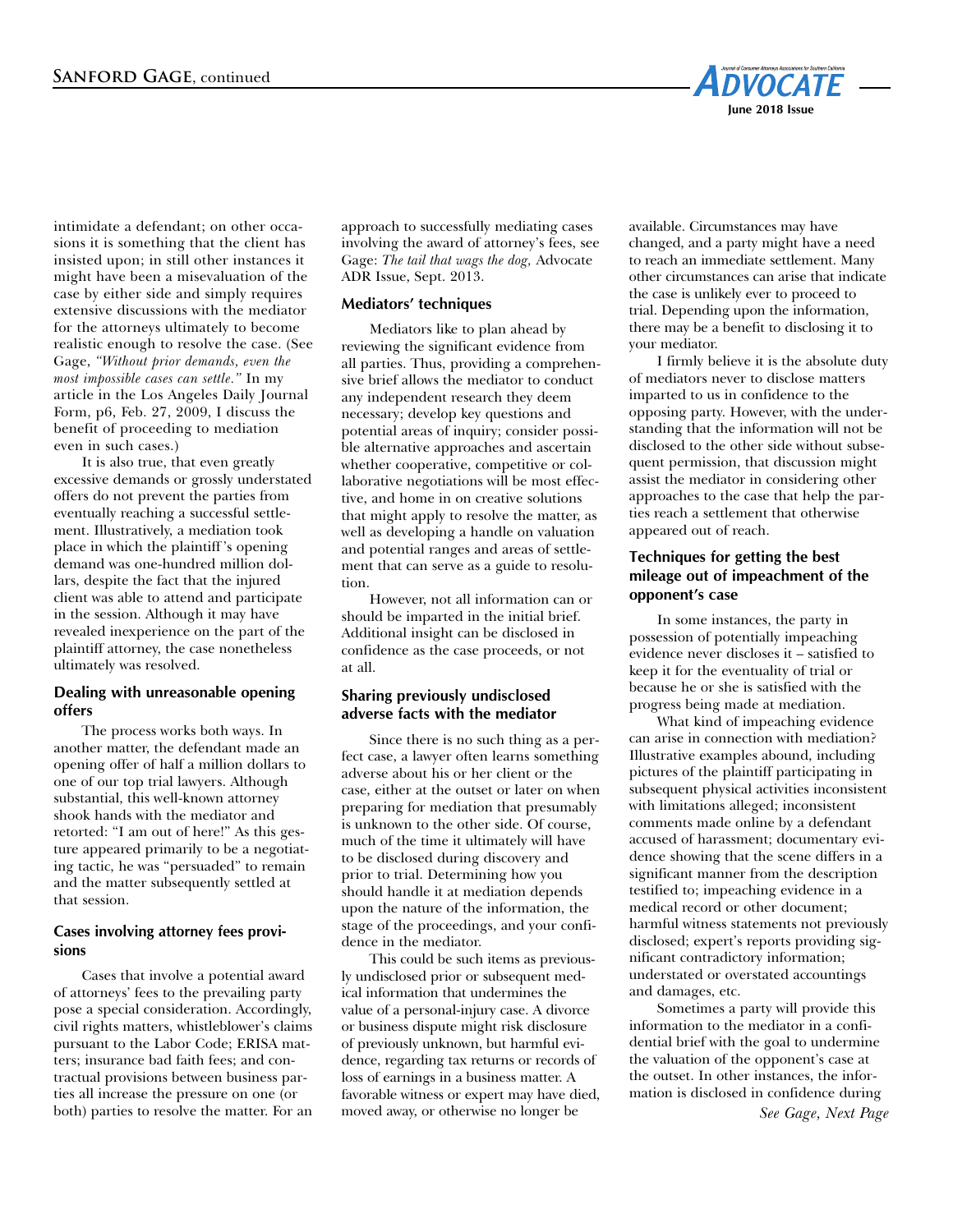

negotiations seeking to secure a more favorable result at mediation.

# **Candor regarding impeachment evidence can cut more than one way**

The following is an illustrative example of the effective utilization of impeaching evidence: A plaintiff was complaining of ongoing residual leg pain following injury and walked into the mediation session with an exaggerated limp. At the propitious timing during negotiations, the defendant showed the mediator a video of the plaintiff that had been posted online which demonstrated that the plaintiff could walk normally. Disclosure of that information to the mediator and subsequent discussions changed the dynamics and brought about a settlement.

In an example of candor benefiting the parties, little progress was being made during a mediation until the defendant disclosed to the mediator proof that the plaintiff 's expert had relied upon an erroneously flawed measurement. That information demonstrated that the plaintiff 's case basically was of very doubtful merit. Rather than try to withhold that information and spring it at trial, the mediator got permission to advise the plaintiff attorney who verified the accuracy of the fact, saved considerable embarrassment and further costs, and a very modest settlement followed.

The following example illustrates how disclosure of impeaching evidence to one, but not all parties, brought about a settlement. In that case, a plaintiff sued two parties, alleging that one or both had failed to maintain properly the accident site where the client fell and was severely injured. Little progress was being made until one of the defense attorneys asked to meet with the mediator in confidence. At that time, he produced a public record that included an order directing the codefendant to correct the problem at the injury site 10 years previously! The mediator recommended sharing that information with the co-defendant, but not the plaintiff, and that disclosure in confidence resulted in an immediate settlement.

#### **Reverse impeachment**

The following is an illustrative example of a party hoisted on his own petard brought about via reverse impeachment. The benefit of disclosing impeaching evidence is not always recognized by the party in control of the information.

In one such matter the defendant decided to disclose a video that had been kept on premises and took pictures of the supposedly rather severely injured plaintiff. Indeed, the video showed the plaintiff sustained an impact on the job but immediately recovered and went back to work in a normal fashion. Deciding to show it to the mediator during the negotiations to undermine the value of the claim, the mediator suggested that as the plaintiff appeared honest and straightforward during the session that it be shown to the plaintiff for comment and explanation. The disclosure worked. The plaintiff 's attorney was able to document that the incident depicted in the photo occurred somewhat earlier on the day her client was injured and was not the basis of the claim being pursued. Indeed, the fact that she went back to work promptly following that earlier incident buttressed her integrity. The defendant was unable to produce the video of the actual incident which took place somewhat later. This fact, and the disclosure of the earlier supposedly impeaching incident, actually saved the defendant from substantial embarrassment and damages at the time of a trial and resulted in settling the case.

#### **Joint mediation discussions**

Mediators have many tools to resolve cases: Questioning the parties in confidence; recommendations; suggested evaluations; bracketing (providing an upper and lower limit for further discussions); dealing with other than just monetary matters; etc. Despite such benefits, there appears to be a decline in sessions where the mediator guides the parties in faceto-face discussions. However, don't overlook the possibility that such sessions might provide the right tone and promote understanding to resolve an otherwise difficult matter. A more collaborative

effort might be just the approach necessary to clarify and resolve differences and provide a breakthrough where the parties otherwise are stuck.

#### **Listening and identifying with the parties**

While most cases are about money, one should not forget that many also involve powerful emotions. Sometimes acknowledgement of the hurt and injured feelings via an apology has a therapeutic and revolutionary effect. Knowledgeable attorneys and claims adjusters are aware that in some cases their comments might allow a case to settle that otherwise would still remain an issue of anger and distress. In other cases, the mediator can assist the process because one or both parties just need to have someone listen and empathize with their feelings. Experienced mediators have many strategies that can overcome widely disparate initial negotiating positions laden with heavy emotional elements.

#### **Potential trial dynamics**

A mediator can be helpful particularly in evaluating the case beyond just the raw facts involved. After reading the mediation briefs, listening to the attorney's presentations, asking pertinent questions, discussing the case with each side, observing the parties during the mediation process, evaluating who is more credible and who is more likable, analyzing the potential trial dynamics and how the case and each side appears to sell, the mediator is in a unique position to evaluate the case and provide guidance to the parties to assist them to arrive at a successful negotiated settlement.

Illustratively, in one such case the plaintiff was such a dear, sweet elderly lady that the mediator urged the defendant to consider how well she would be received by the jury and to increase the offer substantially. With those remarks, the case finally settled. To demonstrate that it was the right decision, at the conclusion of the case, this lovely lady *See Gage, Next Page*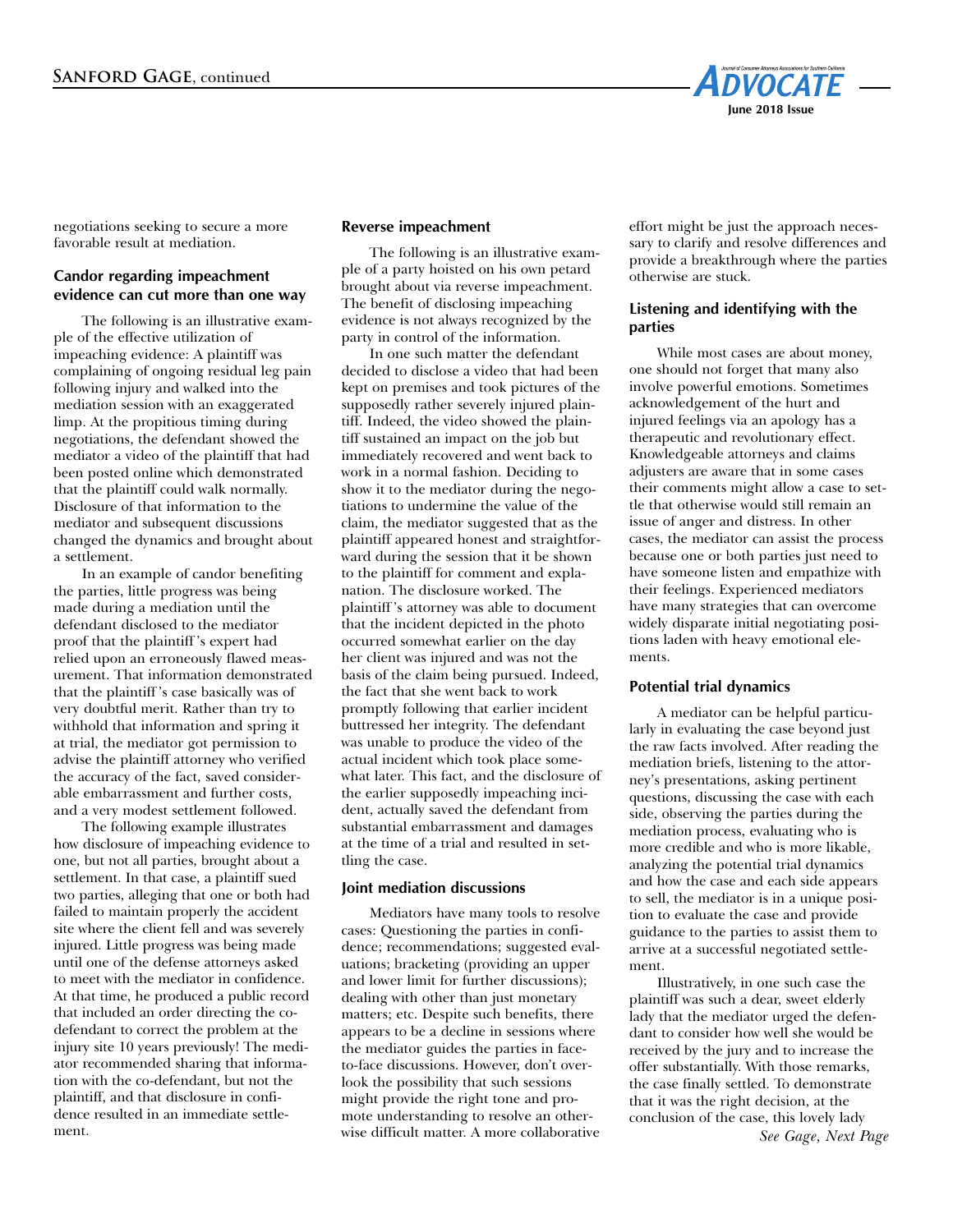

demurely inquired of the mediator if she had been the most difficult client he ever had to deal with!

# **Drafting the settlement agreement and release**

It seems likely that in most cases, once the basic terms have been agreed upon, that drafting the closing papers is relatively straightforward; however, that is not always the case and a number of potential issues can arise.

Cases involving ultimate approval by a governing board or governmental entity; matters regarding the terms and timing of payment; enforcement provisions if there is a failure of compliance; confidentiality and publicity; resolution of liens; minor's or incompetent's court approval; possible structured settlements, re-employment and modifications or agreement not to seek return to work; pensions and back payment of salary issues; promotions; transfer of title; return of stock; the existence of other similar or related pending cases; etc. These matters are covered in a series of articles available on my web site: http:// www.engagemediation.com: "Drafting the Memorandum of Understanding"; "Preparation of the Settlement Agreement," and "The Settlement Release."

#### **Confidentiality**

As we have seen during the recent political battles, sometimes confidentiality is the whole purpose of the mediation settlement. Also, there are business and divorce disputes and cases involving professionals in which all parties might desire confidentiality. Likewise, there are somewhat more routine cases, such as relatively minor automobile accidents, in which the insurer or the attorneys may not care about disclosure.

However, not infrequently, once a case is resolved at mediation, further negotiations take place regarding the terms of the settlement release and payment. In many such matters defendants who have repetitive litigation almost invariably will insist upon confidentiality. Plaintiff lawyers who have secured a



substantial result look forward to publicizing the results. This is particularly true where other cases might follow. Defendants often want to "cover up" the matter and thus confidentiality can be a material matter to be addressed at mediation.

In an opinion piece in the February 2018 Advocate, former CAALA president Larry Booth called such agreements, "The despicable confidential settlement agreement" and highlighted the dilemma attorneys faced between the duty to the client and the obligation to the cause of civil justice. In products liability, sexual misconduct, insurance bad faith and a host of other cases, a defendant may be paying a substantial amount to hide the facts of the underlying wrongful conduct. However, with limited exceptions, such agreements are not prohibited.

Can the plaintiff ever benefit from confidentiality? Not all cases have such major public issues. One of the strongest arguments in favor of secretiveness is that it provides the plaintiff with an excuse not to share the outcome of the mediation with well-meaning friends and relatives, who generally will claim that the amount paid was not enough. More significantly, it provides a buffer to avoid lending money to hangers-on. Indeed, successful plaintiffs who recover substantial money are not infrequently prevailed upon and find it difficult not to give away or lend substantial amounts to those who accost them. Thus, a non-disclosure provision in the release documents can protect plaintiff 's receipt of funds, as well.

## **Structured settlements and timed payments**

Sometimes defendants can only make a deal by making payments over time. Their attorneys should have that information available as part of the mediation process.

Some years ago, it was fashionable to have a representative from an annuity company attend significant mediations to plan structured settlements that looked attractive to plaintiffs but saved money for defendants. Today, structured settlements have lost some of their cache due to prevailing low long-term interest rates. Moreover, investors were buying up annuities for substantially discounted upfront cash payments which undermined the effort to protect plaintiffs from losing the benefit of long-term structures. However, long-term payouts might still be a consideration along with protective trusts for persons who otherwise would not be able to manage their money.

#### **Beware the lien**

Medicare and other lien claimants' obligations can impact the settlement. Thus, the parties should have this information along with all other damages issues available at the time of mediation.



#### **Trust your mediator**

Keep in mind that an attentive mediator is constantly observing and evaluating the lawyers, parties and representatives, the potential trial dynamics, and thinking through the case so as to assist the parties in reaching a reasonable